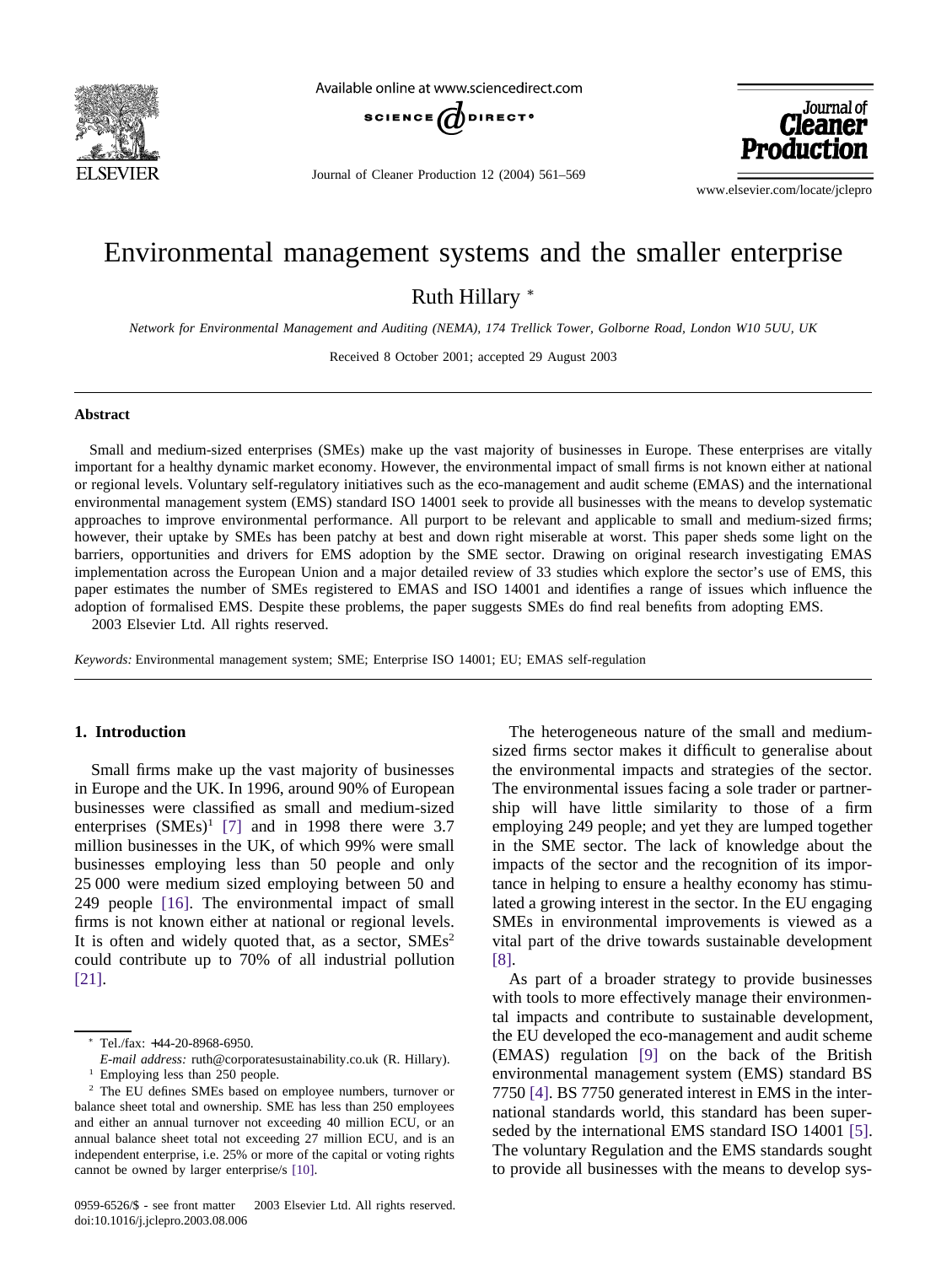tematic approaches to environmental performance. These initiatives complemented normative regulation. All purport to be relevant and applicable to small and medium-sized firms.

This paper presents the findings of two studies, which sought to investigate EMAS and the EMS standards in the SME sector. The first study was a pan-EU assessment of the implementation of EMAS undertaken for the Commission of the European Communities (CEC) [\[24\].](#page--1-0) The purpose of the study was to investigate the current implementation practices of EMAS in the different member states. It provided data on EMAS registered sites, their use of EMS standards, EMAS implementation periods, the support needed to participate in the scheme and the benefits of participation. The second study was a review study that evaluated 33 different studies that investigated the practical implementation experience of SMEs with EMSs and the attitudes of smaller firms to the environment [\[34\].](#page--1-0) The aim of the evaluation was to identify the barriers, opportunities and drivers for smaller firms in the adoption of EMS.

#### **2. Methods employed**

The pan-EU EMAS survey employed a five part confidential questionnaire: 'Questionnaire on the Implementation Status of EMAS', in a telephone survey, between October 1997 and February 1998, to gather in-depth objective information from four populations of respondents in the regulation, i.e. the competent bodies or administrative individuals, accreditation bodies, accredited environmental verifiers (AEVs), and EMAS registered sites. The EMAS Help Desk provided the contact details for each group [\(http://www.emas.lu/\)](http://www.emas.lu/).

The large numbers of EMAS registered sites (1211 sites in 12 member states) meant that interviewees were randomly selected. Random selection criteria were developed to select a representative 10% sample for those member states where large numbers of EMAS registered sites existed, i.e. in Austria, Denmark, Finland, France, Germany, the Netherlands, Sweden and the UK.

The review study analysed 33 different studies at a UK and EU level dating from 1994 to 1999. Study reports were identified from academic and government sources; support organisations, e.g. green business clubs; expert individuals, e.g. members of the British Standards Institution (BSI) Small Firms Panel; non-governmental organisations (NGOs); consultants and companies. Each report was read and analysed and relevant details entered into four standardised tables on internal and external barriers, benefits and disbenefits, and stakeholder pressures, and drivers.

There is a scarcity of quality studies into SMEs and the adoption of formal EMSs. Not all of the selected studies examine the formal EMSs of EMAS and ISO 14001 (BS 7750, is included as some studies prior to and around 1996, refer to the British EMS standard [\[4\]\)](#page--1-0). Some studies look at SME environmental awareness and attitudes towards the environmental issues they face and provide an insight into the reasons why EMSs are not adopted.

#### **3. EMAS and ISO 14001**

Improving the environmental performance of SMEs is important, irrespective of their total as yet unknown impact, because they are a vital part of the enterprise society that collectively can contribute to sustainable development. One means of bringing about improved environmental performance is through the adoption of EMSs. The two formal EMSs in the market place are EMAS and ISO 14001. Common to both initiatives is the need for an organisation to implement a number of management system stages to formalise the organisations polices, procedures and practices that control environmental aspects. EMAS has the added requirement of an environmental statement, which publicly reports the environmental performance of a site. Both purport to be applicable to both large and small firms. ISO 14001 was reportedly written with the chip shop owner in mind and as a safeguard of its relevance to SMEs a working group was convened at the International Organisation for Standardisation (ISO) to investigate this issue [\[15\].](#page--1-0) The EMAS Regulation is less certain of the unaided participation of SMEs in EMAS and suggests supporting measures should be introduced by Member States to assist smaller companies registration to the scheme.

## *3.1. EMAS and ISO 14001 registrations as a percentage of UK businesses*

The official UK and EU lists of EMAS registered sites are the most reliable source of data on registration numbers. The UK competent body asks companies registering sites to EMAS to supply enterprise size data. The estimation of SMEs registered to EMAS in UK is 24% of those registered on the 15 September 1999 were SMEs. The EU list holds no enterprise size data. Based on the pan-EU EMAS study that ascertained site sized of a randomly selected number of sites it was estimated 18% of registered sites in February 1998 were SMEs [\[24\].](#page--1-0)

There are no official UK or EU lists of ISO 14001 certified organisations. Reliable commercial, but unofficial sources of UK ISO 14001 numbers can be found, e.g. the EGA Environ Environmental Consultancy list. However, size data of enterprises is not collected. Estimating SME registration to ISO 14001 is therefore dif-